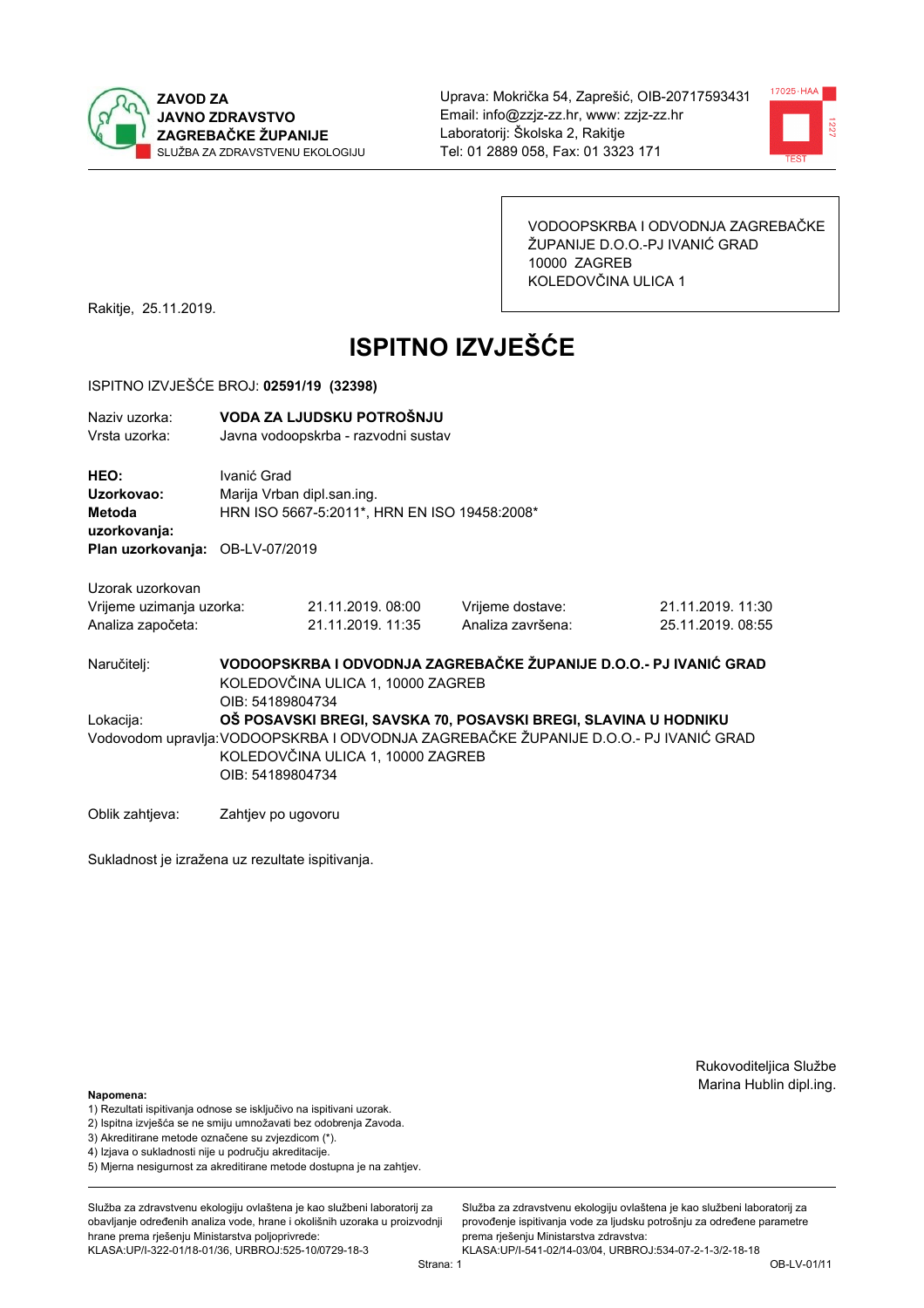# **REZULTATI ISPITIVANJA:**

Ispitno izviešće rezultat je elektroničke obrade podataka te je punovažeće bez žiga i potpisa

| Pokazatelj                | <b>Metoda</b>                           | <b>MJ</b>                   | <b>Rezultatt</b> | MDK**       | <b>Sukladno</b> |
|---------------------------|-----------------------------------------|-----------------------------|------------------|-------------|-----------------|
| Temperatura               | Standard Methods 21st Ed.<br>2005.2550B | $^{\circ}$ C                | 13               | 25          | DA              |
| Slobodni rezidualni klor  | HRN EN ISO 7393-2:2018                  | $mg/L$ Cl <sub>2</sub>      | 0,10             | 0,5         | DA              |
| Boja                      | HRN EN ISO 7887:2012                    | mg/L Pt/Co skale            | < 5              | 20          | DA              |
| Mutnoća                   | HRN EN ISO 7027-1:2016*                 | NTU jedinica                | 0,20             | 4           | DA              |
| <b>Miris</b>              | HRN EN 1622:2008                        |                             | bez              | bez         | DA              |
| Okus                      | HRN EN 1622:2008                        |                             | bez              | bez         | DA              |
| pH                        | HRN EN ISO 10523:2012*                  | pH jedinica                 | 7,5              | $6,5 - 9,5$ | DA              |
| Temp.pri određivanju pH   |                                         | $^{\circ}$ C                | 15,7             |             |                 |
| Elektrovodljivost         | HRN EN 27888:2008*                      | µScm <sup>-1</sup> pri 20°C | 409              | 2.500       | DA              |
| Utrošak KMnO <sub>4</sub> | HRN EN ISO 8467:2001                    | mg/L O <sub>2</sub>         | 0,8              | 5           | DA              |
| Kloridi                   | HRN EN ISO 10304-1:2009*                | mg/L CI                     | 9,0              | 250         | DA              |
| Nitriti                   | HRN EN ISO 10304-1:2009                 | mg/L (NO <sub>2</sub> )     | < 0,050          | 0,5         | DA              |
| Nitrati                   | HRN EN ISO 10304-1:2009*                | mg/L (NO <sub>3</sub> )     | 5,7              | 50          | DA              |
| Amonij                    | HRN ISO 7150-1:1998*                    | mg/L (NH                    | < 0.05           | 0,5         | DA              |

trezultat izražen kao manje od (<) odnosi se na granicu kvantifikacije

\*\*maksimalno dozvoljena koncentracija

## Izjava o sukladnosti

Prema ispitanim parametrima uzorak vode JE SUKLADAN zahtievima članka 5. Zakona o vodi za ljudsku potrošnju (NN 56/2013, 64/2015, 104/2017, 115/2018) i priloga I Pravilnika o parametrima sukladnosti, metodama analize, monitoringu i planovima sigurnosti vode za ljudsku potrošnju te načinu vođenja registra pravnih osoba koje obavljaju djelatnost javne vodoopskrbe (NN 125/2017).

> Voditeljica Odsjeka Nikolina Ciban dipl.ing.

# Odsjek za mikrobiološka ispitivanja voda

# **REZULTATI ISPITIVANJA:**

Ispitno izvješće rezultat je elektroničke obrade podataka te je punovažeće bez žiga i potpisa

| Pokazatelj             | <b>Metoda</b>           | <b>MJ</b>   | <b>Rezultat</b> | <b>MDK**</b> | <b>Sukladno</b> |
|------------------------|-------------------------|-------------|-----------------|--------------|-----------------|
| Ukupni kolifomi        | HRN EN ISO 9308-1:2014* | broj/100 mL |                 | 0            | DA              |
| Escherichia coli       | HRN EN ISO 9308-1:2014* | broj/100 mL | < 1             |              | DA              |
| Enterokoki             | HRN EN ISO 7899-2:2000* | broj/100 mL | < '             |              | DA              |
| Pseudomonas aeruginosa | HRN EN ISO 16266:2008*  | broj/100 mL | < 1             | 0            | DA              |
| Aerobne bakt -36 C/48h | HRN EN ISO 6222:2000*   | broj/1 mL   |                 | 100          | DA              |
| Aerobne bakt -22°C/72h | HRN EN ISO 6222:2000*   | broj/1 mL   | 6               | 100          | DA              |

\*\*maksimalno dozvoljena koncentracija

## Izjava o sukladnosti

Prema ispitanim parametrima uzorak vode JE SUKLADAN zahtjevima članka 5. Zakona o vodi za ljudsku potrošnju (NN 56/2013, 64/2015, 104/2017, 115/2018) i priloga I Pravilnika o parametrima sukladnosti, metodama analize, monitoringu i planovima sigurnosti vode za ljudsku potrošnju te načinu vođenja registra pravnih osoba koje obavljaju djelatnost javne vodoopskrbe (NN 125/2017).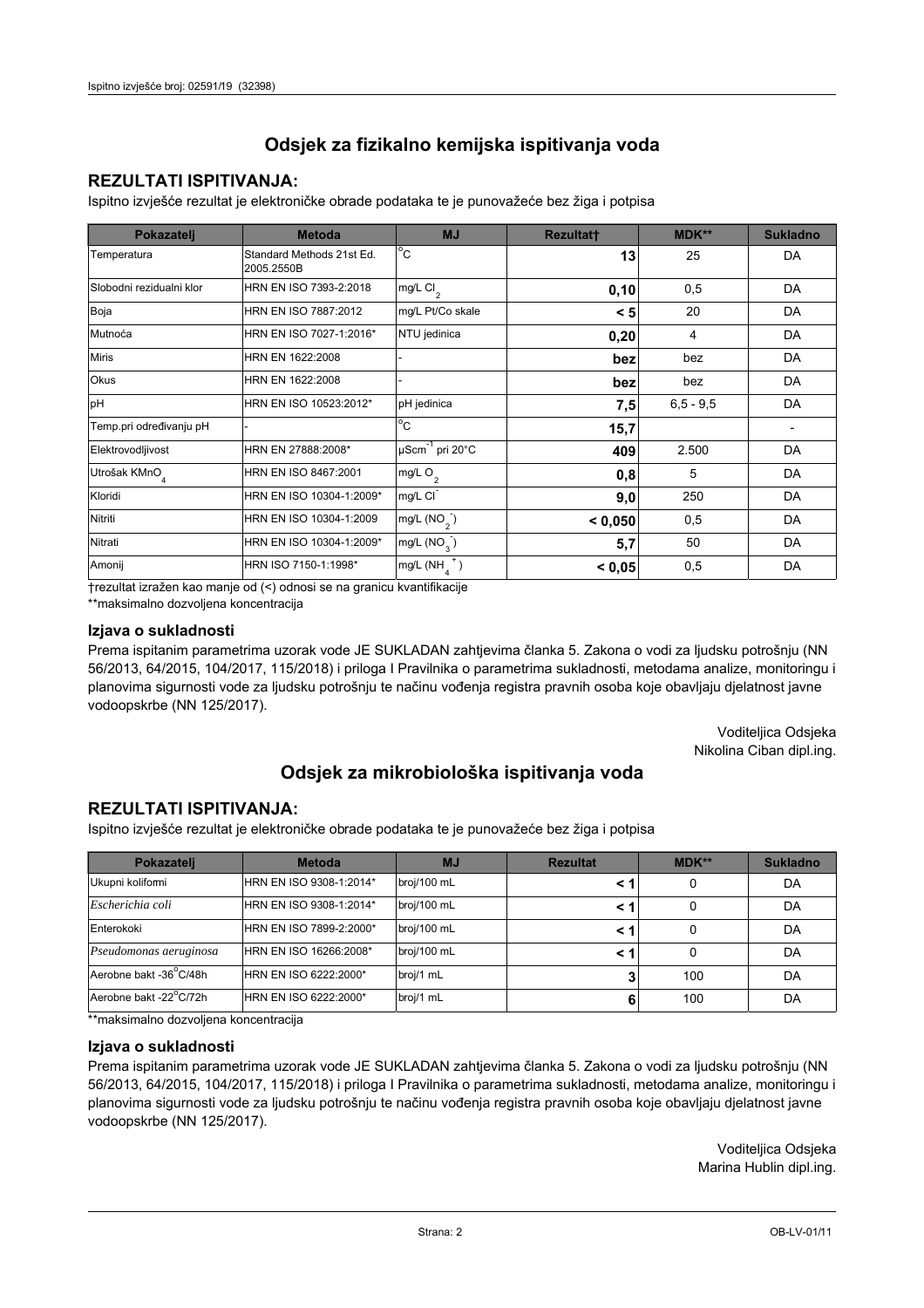



VODOOPSKRBA I ODVODNJA ZAGREBAČKE ŽUPANIJE D.O.O.-PJ IVANIĆ GRAD 10000 ZAGREB KOLEDOVČINA ULICA 1

Rakitje, 25.11.2019.

# **ISPITNO IZVJEŠĆE**

### ISPITNO IZVJEŠĆE BROJ: 02592/19 (32399)

| Naziv uzorka:<br>Vrsta uzorka:               |                    | VODA ZA LJUDSKU POTROŠNJU<br>Javna vodoopskrba - razvodni sustav           |                                                               |                                                                                       |  |  |
|----------------------------------------------|--------------------|----------------------------------------------------------------------------|---------------------------------------------------------------|---------------------------------------------------------------------------------------|--|--|
| HEO:<br>Uzorkovao:<br>Metoda<br>uzorkovanja: | Ivanić Grad        | Marija Vrban dipl.san.ing.<br>HRN ISO 5667-5:2011*, HRN EN ISO 19458:2008* |                                                               |                                                                                       |  |  |
| Plan uzorkovanja: OB-LV-07/2019              |                    |                                                                            |                                                               |                                                                                       |  |  |
| Uzorak uzorkovan                             |                    |                                                                            |                                                               |                                                                                       |  |  |
| Vrijeme uzimanja uzorka:                     |                    | 21.11.2019. 08:20                                                          | Vrijeme dostave:                                              | 21.11.2019. 11:30                                                                     |  |  |
| Analiza započeta:                            |                    | 21.11.2019. 11:38                                                          | Analiza završena:                                             | 25.11.2019. 08:55                                                                     |  |  |
| Naručitelj:                                  | OIB: 54189804734   | KOLEDOVČINA ULICA 1, 10000 ZAGREB                                          |                                                               | VODOOPSKRBA I ODVODNJA ZAGREBAČKE ŽUPANIJE D.O.O.- PJ IVANIĆ GRAD                     |  |  |
| Lokacija:                                    |                    |                                                                            | PV LIVADA, TRG DV. IVANA 1, KLOŠTAR IVANIĆ, SLAVINA U KUHINJI |                                                                                       |  |  |
|                                              | OIB: 54189804734   | KOLEDOVČINA ULICA 1, 10000 ZAGREB                                          |                                                               | Vodovodom upravlja: VODOOPSKRBA I ODVODNJA ZAGREBAČKE ŽUPANIJE D.O.O.- PJ IVANIĆ GRAD |  |  |
| Oblik zahtieva:                              | Zahtjev po ugovoru |                                                                            |                                                               |                                                                                       |  |  |

Sukladnost je izražena uz rezultate ispitivanja.

Rukovoditeljica Službe Marina Hublin dipl.ing.

#### Napomena:

- 1) Rezultati ispitivanja odnose se isključivo na ispitivani uzorak.
- 2) Ispitna izvješća se ne smiju umnožavati bez odobrenja Zavoda.
- 3) Akreditirane metode označene su zvjezdicom (\*).
- 4) Iziava o sukladnosti nije u području akreditacije.
- 5) Mjerna nesigurnost za akreditirane metode dostupna je na zahtjev.

Služba za zdravstvenu ekologiju ovlaštena je kao službeni laboratorij za obavlianie određenih analiza vode, hrane i okolišnih uzoraka u proizvodniji hrane prema rješenju Ministarstva poljoprivrede: KLASA:UP/I-322-01/18-01/36, URBROJ:525-10/0729-18-3

KLASA:UP/I-541-02/14-03/04, URBROJ:534-07-2-1-3/2-18-18 Strana: 1

prema rješenju Ministarstva zdravstva:

Služba za zdravstvenu ekologiju ovlaštena je kao službeni laboratorij za

provođenie ispitivania vode za liudsku potrošniu za određene parametre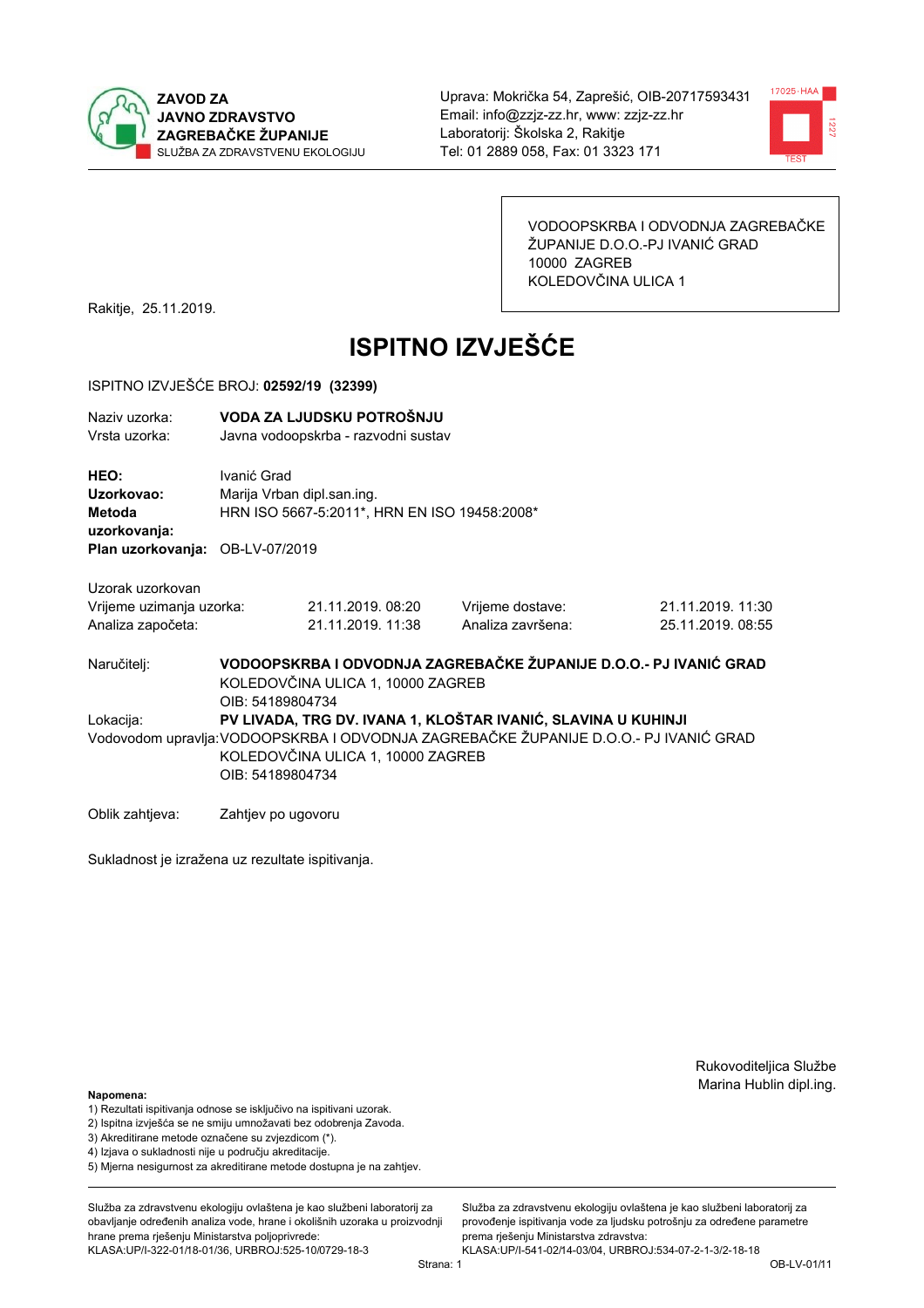# **REZULTATI ISPITIVANJA:**

Ispitno izviešće rezultat je elektroničke obrade podataka te je punovažeće bez žiga i potpisa

| Pokazatelj                | <b>Metoda</b>                           | <b>MJ</b>                   | <b>Rezultatt</b> | MDK**         | <b>Sukladno</b> |
|---------------------------|-----------------------------------------|-----------------------------|------------------|---------------|-----------------|
| Temperatura               | Standard Methods 21st Ed.<br>2005.2550B | $^{\circ}$ C                | 17,6             | 25            | DA              |
| Slobodni rezidualni klor  | HRN EN ISO 7393-2:2018                  | $mg/L$ Cl <sub>2</sub>      | 0,11             | 0,5           | DA              |
| Boja                      | HRN EN ISO 7887:2012                    | mg/L Pt/Co skale            | < 5              | 20            | DA              |
| Mutnoća                   | HRN EN ISO 7027-1:2016*                 | NTU jedinica                | 0,18             | 4             | DA              |
| <b>Miris</b>              | HRN EN 1622:2008                        |                             | bez              | bez           | DA              |
| <b>Okus</b>               | HRN EN 1622:2008                        |                             | bez              | bez           | DA              |
| pH                        | HRN EN ISO 10523:2012*                  | pH jedinica                 | 7,6              | $6, 5 - 9, 5$ | DA              |
| Temp.pri određivanju pH   |                                         | $\overline{C}$              | 15,1             |               |                 |
| Elektrovodljivost         | HRN EN 27888:2008*                      | µScm <sup>-1</sup> pri 20°C | 431              | 2.500         | DA              |
| Utrošak KMnO <sub>4</sub> | HRN EN ISO 8467:2001                    | mg/L O <sub>2</sub>         | < 0, 5           | 5             | DA              |
| Kloridi                   | HRN EN ISO 10304-1:2009*                | mg/L CI                     | 8,6              | 250           | DA              |
| Nitriti                   | HRN EN ISO 10304-1:2009                 | mg/L $(NO2)$                | < 0,050          | 0,5           | DA              |
| Nitrati                   | HRN EN ISO 10304-1:2009*                | mg/L $(NO_2)$               | 5,6              | 50            | DA              |
| Amonij                    | HRN ISO 7150-1:1998*                    | mg/L (NH                    | < 0,05           | 0,5           | DA              |

trezultat izražen kao manje od (<) odnosi se na granicu kvantifikacije

\*\*maksimalno dozvoljena koncentracija

#### Izjava o sukladnosti

Prema ispitanim parametrima uzorak vode JE SUKLADAN zahtievima članka 5. Zakona o vodi za ljudsku potrošnju (NN 56/2013, 64/2015, 104/2017, 115/2018) i priloga I Pravilnika o parametrima sukladnosti, metodama analize, monitoringu i planovima sigurnosti vode za ljudsku potrošnju te načinu vođenja registra pravnih osoba koje obavljaju djelatnost javne vodoopskrbe (NN 125/2017).

> Voditeljica Odsjeka Nikolina Ciban dipl.ing.

# Odsjek za mikrobiološka ispitivanja voda

# **REZULTATI ISPITIVANJA:**

Ispitno izvješće rezultat je elektroničke obrade podataka te je punovažeće bez žiga i potpisa

| Pokazatelj             | <b>Metoda</b>           | <b>MJ</b>   | <b>Rezultat</b> | $MDK**$ | <b>Sukladno</b> |
|------------------------|-------------------------|-------------|-----------------|---------|-----------------|
| Ukupni kolifomi        | HRN EN ISO 9308-1:2014* | broj/100 mL |                 | 0       | DA              |
| Escherichia coli       | HRN EN ISO 9308-1:2014* | broj/100 mL |                 | 0       | DA              |
| Enterokoki             | HRN EN ISO 7899-2:2000* | broj/100 mL |                 | 0       | DA              |
| Pseudomonas aeruginosa | HRN EN ISO 16266:2008*  | broj/100 mL | < 1             | 0       | DA              |
| Aerobne bakt -36 C/48h | HRN EN ISO 6222:2000*   | broj/1 mL   |                 | 100     | DA              |
| Aerobne bakt -22°C/72h | HRN EN ISO 6222:2000*   | broj/1 mL   |                 | 100     | DA              |

\*\*maksimalno dozvoljena koncentracija

#### Izjava o sukladnosti

Prema ispitanim parametrima uzorak vode JE SUKLADAN zahtjevima članka 5. Zakona o vodi za ljudsku potrošnju (NN 56/2013, 64/2015, 104/2017, 115/2018) i priloga I Pravilnika o parametrima sukladnosti, metodama analize, monitoringu i planovima sigurnosti vode za ljudsku potrošnju te načinu vođenja registra pravnih osoba koje obavljaju djelatnost javne vodoopskrbe (NN 125/2017).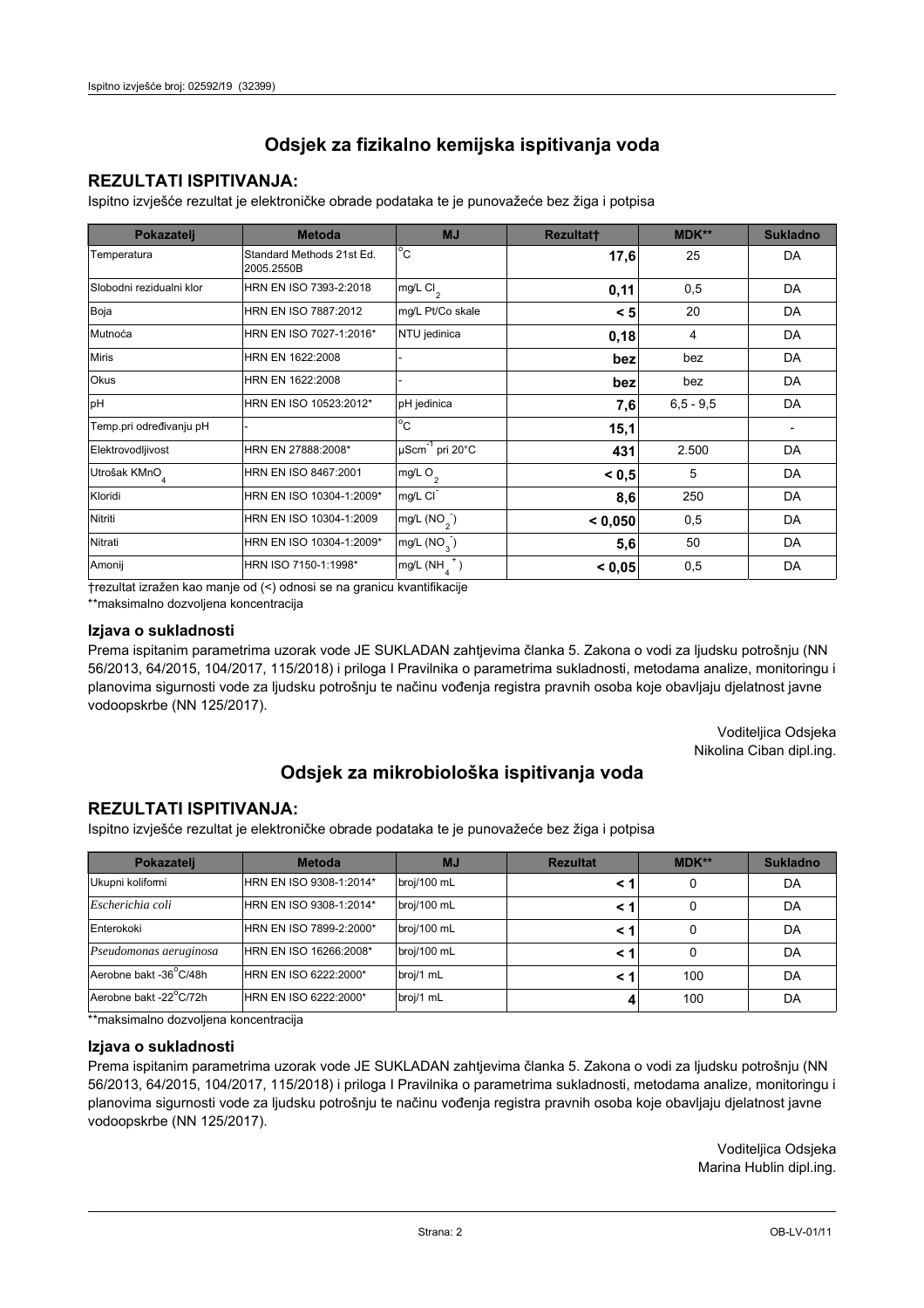



VODOOPSKRBA I ODVODNJA ZAGREBAČKE ŽUPANIJE D.O.O.-PJ IVANIĆ GRAD 10000 ZAGREB KOLEDOVČINA ULICA 1

Rakitje, 25.11.2019.

# **ISPITNO IZVJEŠĆE**

### ISPITNO IZVJEŠĆE BROJ: 02593/19 (32400)

| Naziv uzorka:<br>Vrsta uzorka:               |                    | VODA ZA LJUDSKU POTROŠNJU<br>Javna vodoopskrba - razvodni sustav                                                                                                                                                  |                                                                   |                   |  |  |
|----------------------------------------------|--------------------|-------------------------------------------------------------------------------------------------------------------------------------------------------------------------------------------------------------------|-------------------------------------------------------------------|-------------------|--|--|
| HEO:<br>Uzorkovao:<br>Metoda<br>uzorkovanja: | Ivanić Grad        | Marija Vrban dipl.san.ing.<br>HRN ISO 5667-5:2011*, HRN EN ISO 19458:2008*                                                                                                                                        |                                                                   |                   |  |  |
| Plan uzorkovanja: OB-LV-07/2019              |                    |                                                                                                                                                                                                                   |                                                                   |                   |  |  |
| Uzorak uzorkovan                             |                    |                                                                                                                                                                                                                   |                                                                   |                   |  |  |
| Vrijeme uzimanja uzorka:                     |                    | 21.11.2019. 08:50                                                                                                                                                                                                 | Vrijeme dostave:                                                  | 21.11.2019. 11:30 |  |  |
| Analiza započeta:                            |                    | 21.11.2019. 11:38                                                                                                                                                                                                 | Analiza završena:                                                 | 25.11.2019. 08:56 |  |  |
| Naručitelj:                                  | OIB: 54189804734   | KOLEDOVČINA ULICA 1, 10000 ZAGREB                                                                                                                                                                                 | VODOOPSKRBA I ODVODNJA ZAGREBAČKE ŽUPANIJE D.O.O.- PJ IVANIĆ GRAD |                   |  |  |
| Lokacija:                                    |                    | DV PROLJEĆE, NAFTAPLINSKA BB, KLOŠTAR IVANIĆ, SLAVINA U KUHINJI<br>Vodovodom upravlja: VODOOPSKRBA I ODVODNJA ZAGREBAČKE ŽUPANIJE D.O.O.- PJ IVANIĆ GRAD<br>KOLEDOVČINA ULICA 1, 10000 ZAGREB<br>OIB: 54189804734 |                                                                   |                   |  |  |
| Oblik zahtieva:                              | Zahtjev po ugovoru |                                                                                                                                                                                                                   |                                                                   |                   |  |  |

Sukladnost je izražena uz rezultate ispitivanja.

Rukovoditeljica Službe Marina Hublin dipl.ing.

Služba za zdravstvenu ekologiju ovlaštena je kao službeni laboratorij za

provođenie ispitivania vode za liudsku potrošniu za određene parametre

prema rješenju Ministarstva zdravstva:

#### Napomena:

- 1) Rezultati ispitivanja odnose se isključivo na ispitivani uzorak.
- 2) Ispitna izvješća se ne smiju umnožavati bez odobrenja Zavoda.
- 3) Akreditirane metode označene su zvjezdicom (\*).
- 4) Iziava o sukladnosti nije u području akreditacije.
- 5) Mjerna nesigurnost za akreditirane metode dostupna je na zahtjev.

Služba za zdravstvenu ekologiju ovlaštena je kao službeni laboratorij za obavlianie određenih analiza vode, hrane i okolišnih uzoraka u proizvodniji hrane prema rješenju Ministarstva poljoprivrede: KLASA:UP/I-322-01/18-01/36, URBROJ:525-10/0729-18-3

KLASA:UP/I-541-02/14-03/04, URBROJ:534-07-2-1-3/2-18-18 Strana: 1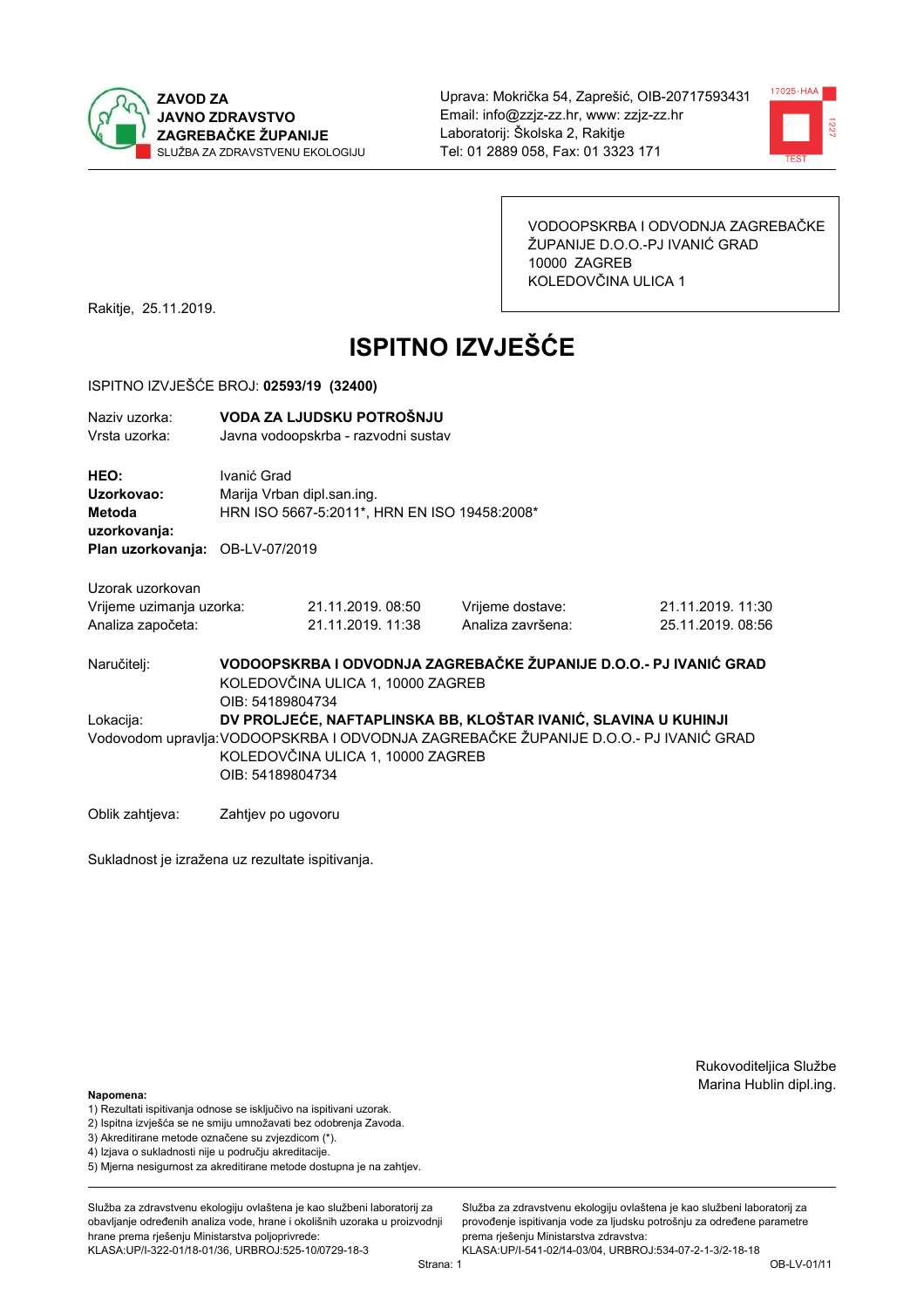# **REZULTATI ISPITIVANJA:**

Ispitno izviešće rezultat je elektroničke obrade podataka te je punovažeće bez žiga i potpisa

| Pokazatelj                | <b>Metoda</b>                           | <b>MJ</b>                   | <b>Rezultatt</b> | MDK**         | <b>Sukladno</b> |
|---------------------------|-----------------------------------------|-----------------------------|------------------|---------------|-----------------|
| Temperatura               | Standard Methods 21st Ed.<br>2005.2550B | $^{\circ}$ C                | 13,6             | 25            | DA              |
| Slobodni rezidualni klor  | HRN EN ISO 7393-2:2018                  | $mg/L$ Cl <sub>2</sub>      | 0,10             | 0,5           | DA              |
| Boja                      | HRN EN ISO 7887:2012                    | mg/L Pt/Co skale            | < 5              | 20            | DA              |
| Mutnoća                   | HRN EN ISO 7027-1:2016*                 | NTU jedinica                | 0,15             | 4             | DA              |
| <b>Miris</b>              | HRN EN 1622:2008                        |                             | bez              | bez           | DA              |
| <b>Okus</b>               | HRN EN 1622:2008                        |                             | bez              | bez           | DA              |
| pH                        | HRN EN ISO 10523:2012*                  | pH jedinica                 | 7,5              | $6, 5 - 9, 5$ | DA              |
| Temp.pri određivanju pH   |                                         | $\overline{C}$              | 14,8             |               |                 |
| Elektrovodljivost         | HRN EN 27888:2008*                      | µScm <sup>-1</sup> pri 20°C | 429              | 2.500         | DA              |
| Utrošak KMnO <sub>4</sub> | HRN EN ISO 8467:2001                    | mg/L O <sub>2</sub>         | < 0, 5           | 5             | DA              |
| Kloridi                   | HRN EN ISO 10304-1:2009*                | mg/L CI                     | 8,5              | 250           | DA              |
| Nitriti                   | HRN EN ISO 10304-1:2009                 | mg/L $(NO2)$                | < 0,050          | 0,5           | DA              |
| Nitrati                   | HRN EN ISO 10304-1:2009*                | mg/L (NO <sub>3</sub> )     | 5,5              | 50            | DA              |
| Amonij                    | HRN ISO 7150-1:1998*                    | mg/L (NH                    | < 0,05           | 0,5           | DA              |

trezultat izražen kao manje od (<) odnosi se na granicu kvantifikacije

\*\*maksimalno dozvoljena koncentracija

#### Izjava o sukladnosti

Prema ispitanim parametrima uzorak vode JE SUKLADAN zahtievima članka 5. Zakona o vodi za ljudsku potrošnju (NN 56/2013, 64/2015, 104/2017, 115/2018) i priloga I Pravilnika o parametrima sukladnosti, metodama analize, monitoringu i planovima sigurnosti vode za ljudsku potrošnju te načinu vođenja registra pravnih osoba koje obavljaju djelatnost javne vodoopskrbe (NN 125/2017).

> Voditeljica Odsjeka Nikolina Ciban dipl.ing.

# Odsjek za mikrobiološka ispitivanja voda

# **REZULTATI ISPITIVANJA:**

Ispitno izvješće rezultat je elektroničke obrade podataka te je punovažeće bez žiga i potpisa

| Pokazatelj             | <b>Metoda</b>           | <b>MJ</b>   | <b>Rezultat</b> | $MDK**$ | <b>Sukladno</b> |
|------------------------|-------------------------|-------------|-----------------|---------|-----------------|
| Ukupni kolifomi        | HRN EN ISO 9308-1:2014* | broj/100 mL |                 | 0       | DA              |
| Escherichia coli       | HRN EN ISO 9308-1:2014* | broj/100 mL |                 | 0       | DA              |
| Enterokoki             | HRN EN ISO 7899-2:2000* | broj/100 mL |                 | 0       | DA              |
| Pseudomonas aeruginosa | HRN EN ISO 16266:2008*  | broj/100 mL | < 1             | 0       | DA              |
| Aerobne bakt -36 C/48h | HRN EN ISO 6222:2000*   | broj/1 mL   |                 | 100     | DA              |
| Aerobne bakt -22°C/72h | HRN EN ISO 6222:2000*   | broj/1 mL   |                 | 100     | DA              |

\*\*maksimalno dozvoljena koncentracija

## Izjava o sukladnosti

Prema ispitanim parametrima uzorak vode JE SUKLADAN zahtjevima članka 5. Zakona o vodi za ljudsku potrošnju (NN 56/2013, 64/2015, 104/2017, 115/2018) i priloga I Pravilnika o parametrima sukladnosti, metodama analize, monitoringu i planovima sigurnosti vode za ljudsku potrošnju te načinu vođenja registra pravnih osoba koje obavljaju djelatnost javne vodoopskrbe (NN 125/2017).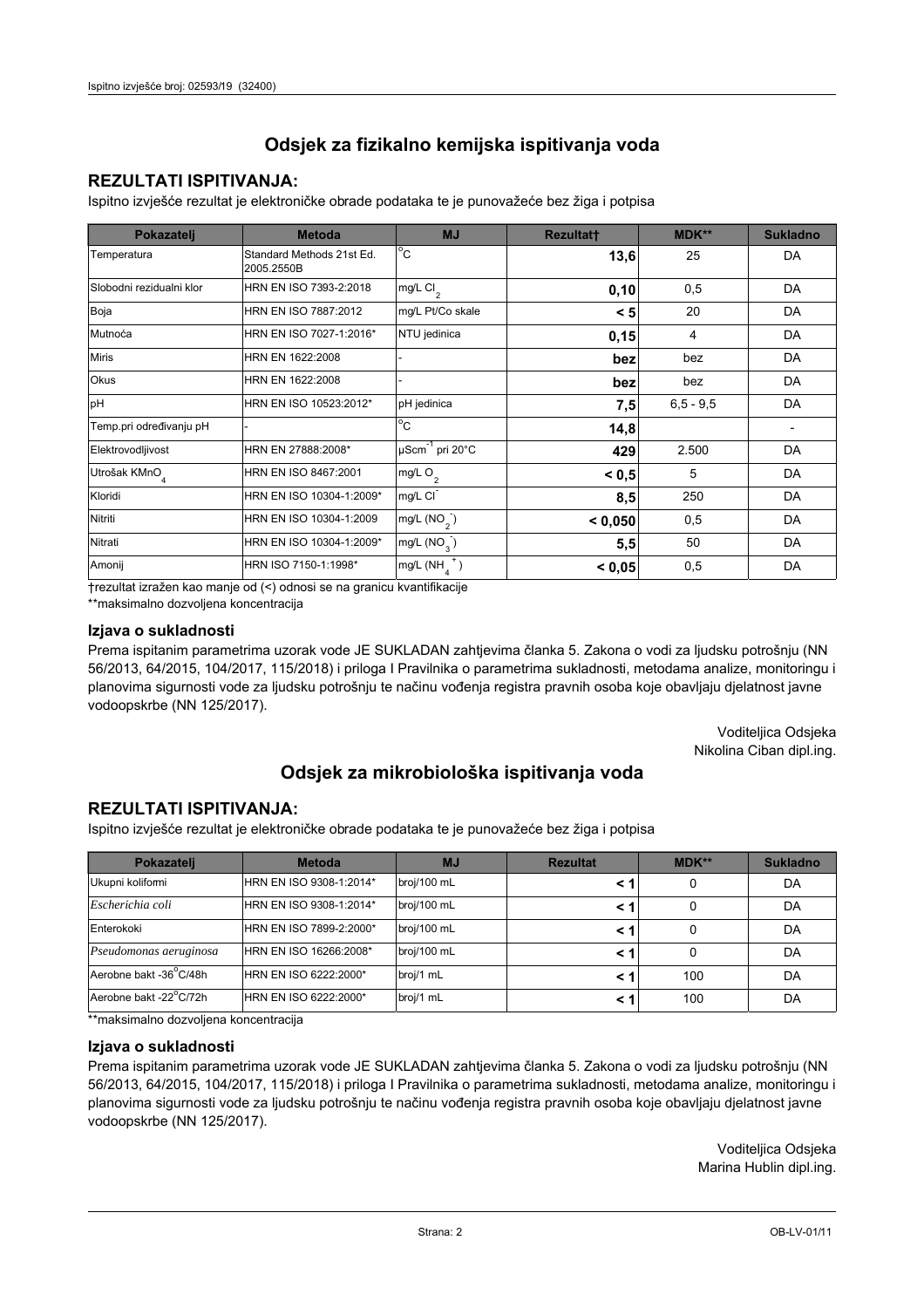



VODOOPSKRBA I ODVODNJA ZAGREBAČKE ŽUPANIJE D.O.O.-PJ IVANIĆ GRAD 10000 ZAGREB KOLEDOVČINA ULICA 1

Rakitje, 25.11.2019.

# **ISPITNO IZVJEŠĆE**

## ISPITNO IZVJEŠĆE BROJ: 02594/19 (32401)

| Naziv uzorka:<br>Vrsta uzorka:                                    |                    | VODA ZA LJUDSKU POTROŠNJU<br>Javna vodoopskrba - spremnik                  |                                                                                       |                                                                       |  |  |
|-------------------------------------------------------------------|--------------------|----------------------------------------------------------------------------|---------------------------------------------------------------------------------------|-----------------------------------------------------------------------|--|--|
| HEO:<br>Uzorkovao:<br>Metoda<br>uzorkovanja:                      | Ivanić Grad        | Marija Vrban dipl.san.ing.<br>HRN ISO 5667-5:2011*, HRN EN ISO 19458:2008* |                                                                                       |                                                                       |  |  |
| Plan uzorkovanja: OB-LV-07/2019                                   |                    |                                                                            |                                                                                       |                                                                       |  |  |
| Uzorak uzorkovan<br>Vrijeme uzimanja uzorka:<br>Analiza započeta: |                    | 21.11.2019.09:05<br>21.11.2019. 11:39                                      | Vrijeme dostave:<br>Analiza završena:                                                 | 21.11.2019. 11:30<br>25.11.2019.08:56                                 |  |  |
| Naručitelj:                                                       | OIB: 54189804734   | KOLEDOVČINA ULICA 1, 10000 ZAGREB                                          | VODOOPSKRBA I ODVODNJA ZAGREBAČKE ŽUPANIJE D.O.O.- PJ IVANIĆ GRAD                     |                                                                       |  |  |
| Lokacija:                                                         | <b>POSTROJENJU</b> |                                                                            |                                                                                       | VODOVODNI ODVOJAK, REZERVOAR VODE SOBOČANI, KLOŠTAR IVANIĆ, SLAVINA U |  |  |
|                                                                   | OIB: 54189804734   | KOLEDOVČINA ULICA 1, 10000 ZAGREB                                          | Vodovodom upravlja: VODOOPSKRBA I ODVODNJA ZAGREBAČKE ŽUPANIJE D.O.O.- PJ IVANIĆ GRAD |                                                                       |  |  |
| Oblik zahtjeva:                                                   | Zahtjev po ugovoru |                                                                            |                                                                                       |                                                                       |  |  |

Sukladnost je izražena uz rezultate ispitivanja.

Rukovoditeljica Službe Marina Hublin dipl.ing.

## Napomena:

- 1) Rezultati ispitivanja odnose se isključivo na ispitivani uzorak.
- 2) Ispitna izvješća se ne smiju umnožavati bez odobrenja Zavoda.

3) Akreditirane metode označene su zvjezdicom (\*).

- 4) Iziava o sukladnosti nije u području akreditacije.
- 5) Mjerna nesigurnost za akreditirane metode dostupna je na zahtjev.

Služba za zdravstvenu ekologiju ovlaštena je kao službeni laboratorij za obavlianie određenih analiza vode, hrane i okolišnih uzoraka u proizvodniji hrane prema rješenju Ministarstva poljoprivrede: KLASA:UP/I-322-01/18-01/36, URBROJ:525-10/0729-18-3

Služba za zdravstvenu ekologiju ovlaštena je kao službeni laboratorij za provođenie ispitivania vode za liudsku potrošniu za određene parametre prema rješenju Ministarstva zdravstva: KLASA:UP/I-541-02/14-03/04, URBROJ:534-07-2-1-3/2-18-18

Strana: 1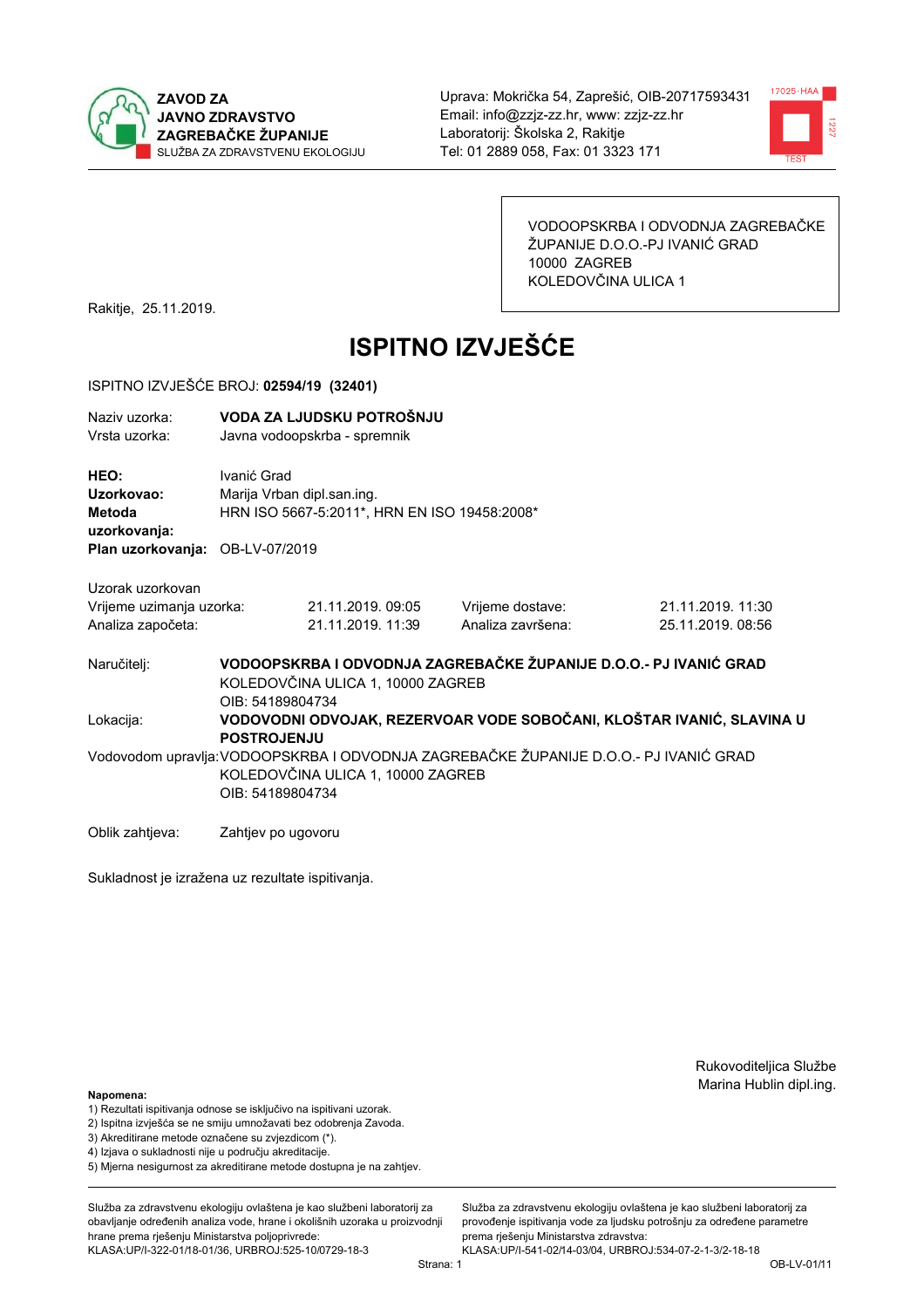# **REZULTATI ISPITIVANJA:**

Ispitno izviešće rezultat je elektroničke obrade podataka te je punovažeće bez žiga i potpisa

| Pokazatelj                | <b>Metoda</b>                           | <b>MJ</b>                   | <b>Rezultatt</b> | MDK**         | <b>Sukladno</b> |
|---------------------------|-----------------------------------------|-----------------------------|------------------|---------------|-----------------|
| Temperatura               | Standard Methods 21st Ed.<br>2005.2550B | $^{\circ}$ C                | 13,6             | 25            | DA              |
| Slobodni rezidualni klor  | HRN EN ISO 7393-2:2018                  | $mg/L$ Cl <sub>2</sub>      | 0,10             | 0,5           | DA              |
| Boja                      | HRN EN ISO 7887:2012                    | mg/L Pt/Co skale            | < 5              | 20            | DA              |
| Mutnoća                   | HRN EN ISO 7027-1:2016*                 | NTU jedinica                | 0,16             | 4             | DA              |
| <b>Miris</b>              | HRN EN 1622:2008                        |                             | bez              | bez           | DA              |
| <b>Okus</b>               | HRN EN 1622:2008                        |                             | bez              | bez           | DA              |
| pH                        | HRN EN ISO 10523:2012*                  | pH jedinica                 | 7,5              | $6, 5 - 9, 5$ | DA              |
| Temp.pri određivanju pH   |                                         | $\overline{C}$              | 14,8             |               |                 |
| Elektrovodljivost         | HRN EN 27888:2008*                      | µScm <sup>-1</sup> pri 20°C | 431              | 2.500         | DA              |
| Utrošak KMnO <sub>4</sub> | HRN EN ISO 8467:2001                    | mg/L O <sub>2</sub>         | < 0, 5           | 5             | DA              |
| Kloridi                   | HRN EN ISO 10304-1:2009*                | mg/L CI                     | 8,6              | 250           | DA              |
| Nitriti                   | HRN EN ISO 10304-1:2009*                | mg/L $(NO2)$                | < 0,050          | 0,5           | DA              |
| Nitrati                   | HRN EN ISO 10304-1:2009*                | mg/L (NO <sub>3</sub> )     | 5,5              | 50            | DA              |
| Amonij                    | HRN ISO 7150-1:1998*                    | mg/L (NH                    | < 0,05           | 0,5           | DA              |

trezultat izražen kao manje od (<) odnosi se na granicu kvantifikacije

\*\*maksimalno dozvoljena koncentracija

## Izjava o sukladnosti

Prema ispitanim parametrima uzorak vode JE SUKLADAN zahtievima članka 5. Zakona o vodi za ljudsku potrošnju (NN 56/2013, 64/2015, 104/2017, 115/2018) i priloga I Pravilnika o parametrima sukladnosti, metodama analize, monitoringu i planovima sigurnosti vode za ljudsku potrošnju te načinu vođenja registra pravnih osoba koje obavljaju djelatnost javne vodoopskrbe (NN 125/2017).

> Voditeljica Odsjeka Nikolina Ciban dipl.ing.

# Odsjek za mikrobiološka ispitivanja voda

# **REZULTATI ISPITIVANJA:**

Ispitno izvješće rezultat je elektroničke obrade podataka te je punovažeće bez žiga i potpisa

| Pokazatelj             | <b>Metoda</b>           | <b>MJ</b>   | <b>Rezultat</b> | <b>MDK**</b> | <b>Sukladno</b> |
|------------------------|-------------------------|-------------|-----------------|--------------|-----------------|
| Ukupni kolifomi        | HRN EN ISO 9308-1:2014* | broj/100 mL |                 | 0            | DA              |
| Escherichia coli       | HRN EN ISO 9308-1:2014* | broj/100 mL | < 1             | 0            | DA              |
| Enterokoki             | HRN EN ISO 7899-2:2000* | broj/100 mL | < '             |              | DA              |
| Pseudomonas aeruginosa | HRN EN ISO 16266:2008*  | broj/100 mL | < 1             | 0            | DA              |
| Aerobne bakt -36 C/48h | HRN EN ISO 6222:2000*   | broj/1 mL   | < '             | 100          | DA              |
| Aerobne bakt -22°C/72h | HRN EN ISO 6222:2000*   | broj/1 mL   | < 1             | 100          | DA              |

\*\*maksimalno dozvoljena koncentracija

## Izjava o sukladnosti

Prema ispitanim parametrima uzorak vode JE SUKLADAN zahtjevima članka 5. Zakona o vodi za ljudsku potrošnju (NN 56/2013, 64/2015, 104/2017, 115/2018) i priloga I Pravilnika o parametrima sukladnosti, metodama analize, monitoringu i planovima sigurnosti vode za ljudsku potrošnju te načinu vođenja registra pravnih osoba koje obavljaju djelatnost javne vodoopskrbe (NN 125/2017).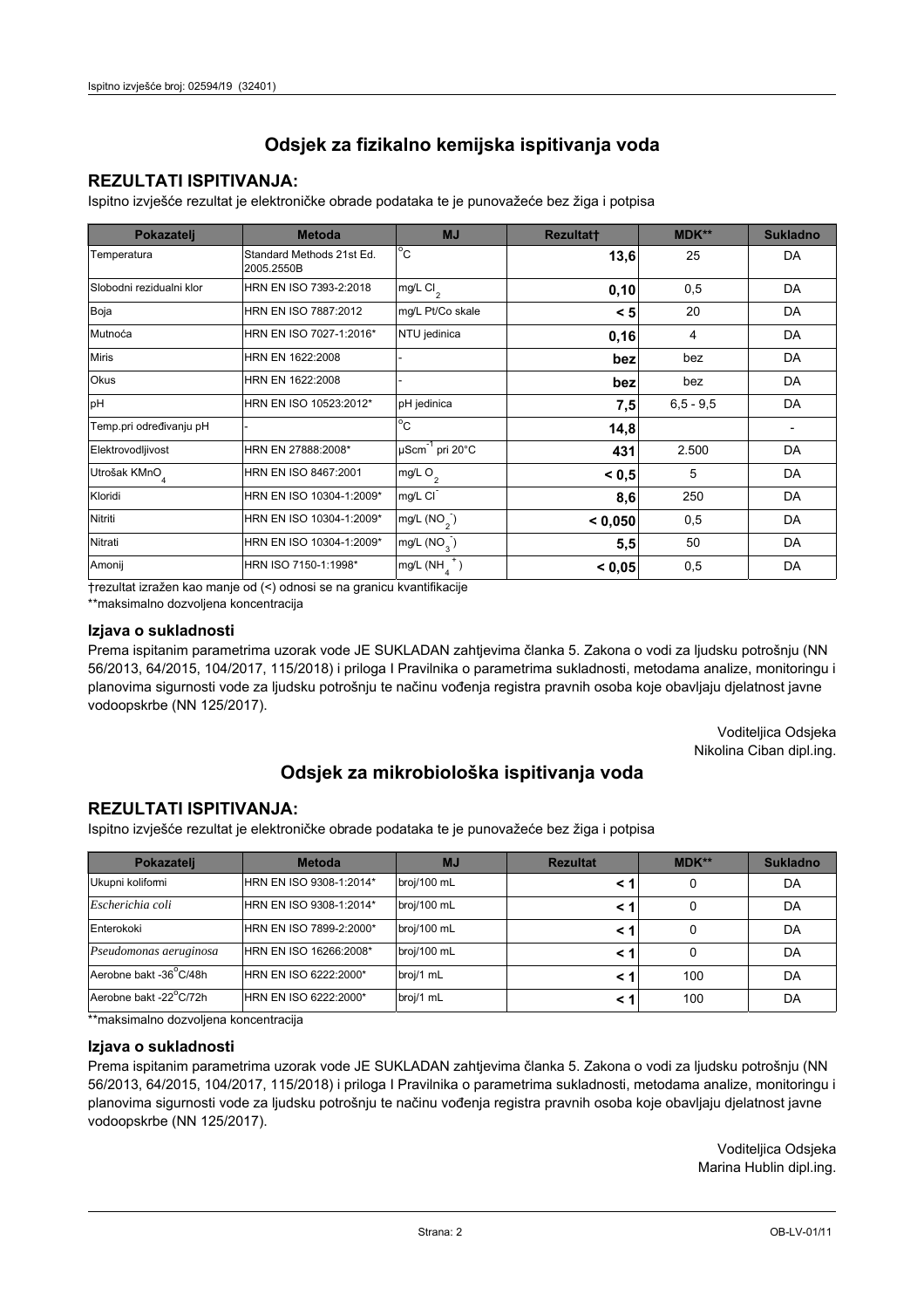



VODOOPSKRBA I ODVODNJA ZAGREBAČKE ŽUPANIJE D.O.O.-PJ IVANIĆ GRAD 10000 ZAGREB KOLEDOVČINA ULICA 1

Rakitje, 25.11.2019.

# **ISPITNO IZVJEŠĆE**

### ISPITNO IZVJEŠĆE BROJ: 02595/19 (32402)

| Naziv uzorka:<br>Vrsta uzorka:                                                  |                                                                                                                                                                                                                        | VODA ZA LJUDSKU POTROŠNJU<br>Javna vodoopskrba - razvodni sustav           |                                                                   |                                       |  |  |
|---------------------------------------------------------------------------------|------------------------------------------------------------------------------------------------------------------------------------------------------------------------------------------------------------------------|----------------------------------------------------------------------------|-------------------------------------------------------------------|---------------------------------------|--|--|
| HEO:<br>Uzorkovao:<br>Metoda<br>uzorkovanja:<br>Plan uzorkovanja: OB-LV-07/2019 | Ivanić Grad                                                                                                                                                                                                            | Marija Vrban dipl.san.ing.<br>HRN ISO 5667-5:2011*, HRN EN ISO 19458:2008* |                                                                   |                                       |  |  |
|                                                                                 |                                                                                                                                                                                                                        |                                                                            |                                                                   |                                       |  |  |
| Uzorak uzorkovan                                                                |                                                                                                                                                                                                                        |                                                                            |                                                                   |                                       |  |  |
| Vrijeme uzimanja uzorka:<br>Analiza započeta:                                   |                                                                                                                                                                                                                        | 21.11.2019.09:20<br>21.11.2019. 11:40                                      | Vrijeme dostave:<br>Analiza završena:                             | 21.11.2019. 11:30<br>25.11.2019.08:56 |  |  |
| Naručitelj:                                                                     | OIB: 54189804734                                                                                                                                                                                                       | KOLEDOVČINA ULICA 1, 10000 ZAGREB                                          | VODOOPSKRBA I ODVODNJA ZAGREBAČKE ŽUPANIJE D.O.O.- PJ IVANIĆ GRAD |                                       |  |  |
| Lokacija:                                                                       | OŠ JOSIPA BADALIĆA, ZAGREBAČKA 11, IVANIČKO GRABERJE, SLAVINA U WC-U<br>Vodovodom upravlja: VODOOPSKRBA I ODVODNJA ZAGREBAČKE ŽUPANIJE D.O.O.- PJ IVANIĆ GRAD<br>KOLEDOVČINA ULICA 1, 10000 ZAGREB<br>OIB: 54189804734 |                                                                            |                                                                   |                                       |  |  |
| Oblik zahtjeva:                                                                 | Zahtjev po ugovoru                                                                                                                                                                                                     |                                                                            |                                                                   |                                       |  |  |

Sukladnost je izražena uz rezultate ispitivanja.

Rukovoditeljica Službe Marina Hublin dipl.ing.

#### Napomena:

- 1) Rezultati ispitivanja odnose se isključivo na ispitivani uzorak.
- 2) Ispitna izvješća se ne smiju umnožavati bez odobrenja Zavoda.
- 3) Akreditirane metode označene su zvjezdicom (\*).
- 4) Iziava o sukladnosti nije u području akreditacije.
- 5) Mjerna nesigurnost za akreditirane metode dostupna je na zahtjev.

Služba za zdravstvenu ekologiju ovlaštena je kao službeni laboratorij za obavlianie određenih analiza vode, hrane i okolišnih uzoraka u proizvodniji hrane prema rješenju Ministarstva poljoprivrede: KLASA:UP/I-322-01/18-01/36, URBROJ:525-10/0729-18-3

Služba za zdravstvenu ekologiju ovlaštena je kao službeni laboratorij za provođenie ispitivania vode za liudsku potrošniu za određene parametre prema rješenju Ministarstva zdravstva: KLASA:UP/I-541-02/14-03/04, URBROJ:534-07-2-1-3/2-18-18

Strana: 1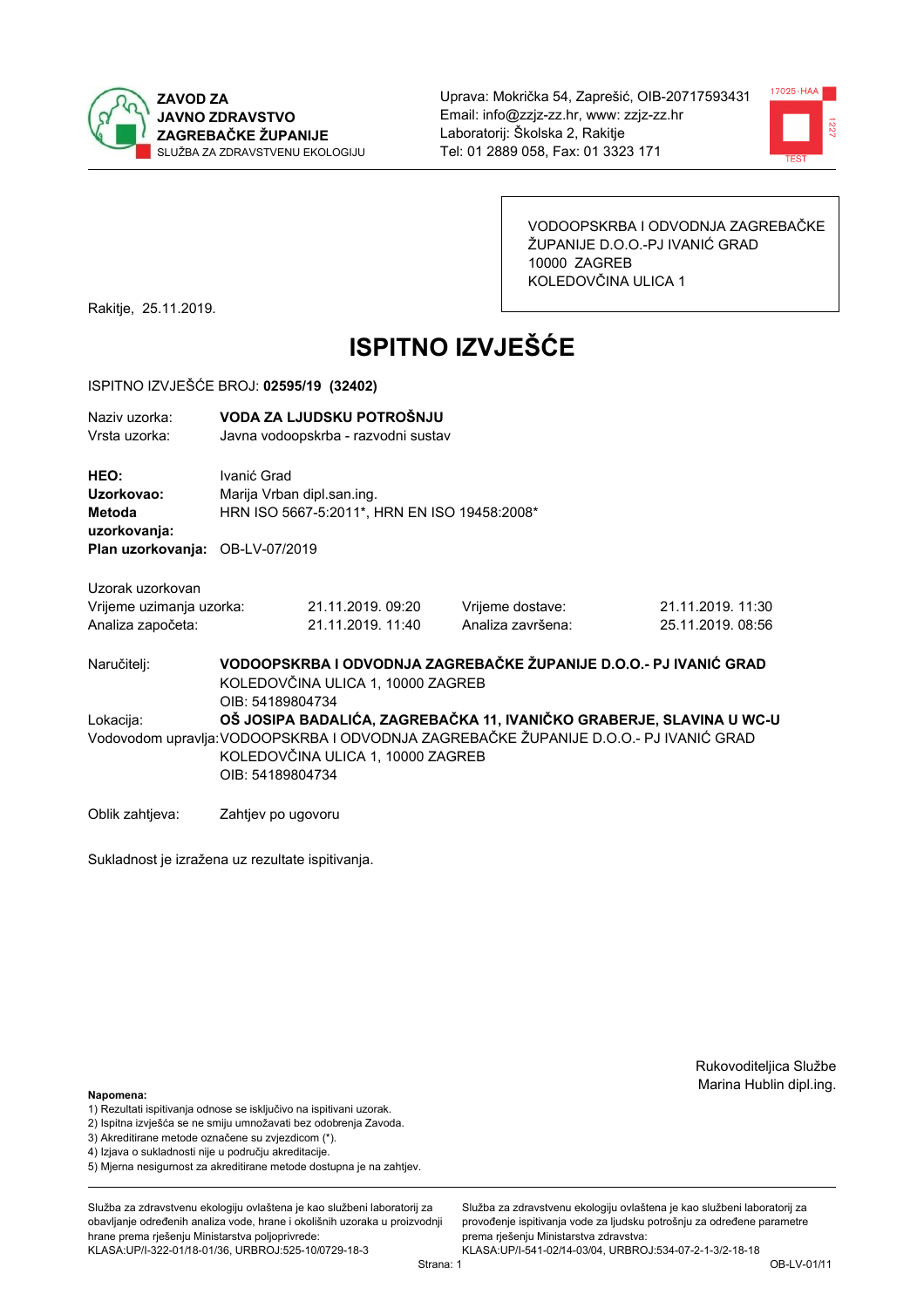# **REZULTATI ISPITIVANJA:**

Ispitno izviešće rezultat je elektroničke obrade podataka te je punovažeće bez žiga i potpisa

| Pokazatelj                | <b>Metoda</b>                           | <b>MJ</b>                   | <b>Rezultatt</b> | MDK**         | <b>Sukladno</b> |
|---------------------------|-----------------------------------------|-----------------------------|------------------|---------------|-----------------|
| Temperatura               | Standard Methods 21st Ed.<br>2005.2550B | $^{\circ}$ C                | 14,2             | 25            | DA              |
| Slobodni rezidualni klor  | HRN EN ISO 7393-2:2018                  | $mg/L$ Cl <sub>2</sub>      | 0,06             | 0,5           | DA              |
| Boja                      | HRN EN ISO 7887:2012                    | mg/L Pt/Co skale            | < 5              | 20            | DA              |
| Mutnoća                   | HRN EN ISO 7027-1:2016*                 | NTU jedinica                | 0,16             | 4             | DA              |
| <b>Miris</b>              | HRN EN 1622:2008                        |                             | bez              | bez           | DA              |
| <b>Okus</b>               | HRN EN 1622:2008                        |                             | bez              | bez           | DA              |
| pH                        | HRN EN ISO 10523:2012*                  | pH jedinica                 | 7,5              | $6, 5 - 9, 5$ | DA              |
| Temp.pri određivanju pH   |                                         | $\overline{C}$              | 15,0             |               |                 |
| Elektrovodljivost         | HRN EN 27888:2008*                      | µScm <sup>-1</sup> pri 20°C | 440              | 2.500         | DA              |
| Utrošak KMnO <sub>4</sub> | HRN EN ISO 8467:2001                    | mg/L O <sub>2</sub>         | 0,7              | 5             | DA              |
| Kloridi                   | HRN EN ISO 10304-1:2009*                | mg/L CI                     | 8,7              | 250           | DA              |
| Nitriti                   | HRN EN ISO 10304-1:2009                 | mg/L $(NO2)$                | < 0,050          | 0,5           | DA              |
| Nitrati                   | HRN EN ISO 10304-1:2009*                | mg/L (NO <sub>3</sub> )     | 5,6              | 50            | DA              |
| Amonij                    | HRN ISO 7150-1:1998*                    | mg/L (NH                    | < 0,05           | 0,5           | DA              |

trezultat izražen kao manje od (<) odnosi se na granicu kvantifikacije

\*\*maksimalno dozvoljena koncentracija

## Izjava o sukladnosti

Prema ispitanim parametrima uzorak vode JE SUKLADAN zahtievima članka 5. Zakona o vodi za ljudsku potrošnju (NN 56/2013, 64/2015, 104/2017, 115/2018) i priloga I Pravilnika o parametrima sukladnosti, metodama analize, monitoringu i planovima sigurnosti vode za ljudsku potrošnju te načinu vođenja registra pravnih osoba koje obavljaju djelatnost javne vodoopskrbe (NN 125/2017).

> Voditeljica Odsjeka Nikolina Ciban dipl.ing.

# Odsjek za mikrobiološka ispitivanja voda

# **REZULTATI ISPITIVANJA:**

Ispitno izvješće rezultat je elektroničke obrade podataka te je punovažeće bez žiga i potpisa

| Pokazatelj             | <b>Metoda</b>           | <b>MJ</b>   | <b>Rezultat</b> | <b>MDK**</b> | <b>Sukladno</b> |
|------------------------|-------------------------|-------------|-----------------|--------------|-----------------|
| Ukupni kolifomi        | HRN EN ISO 9308-1:2014* | broj/100 mL |                 | 0            | DA              |
| Escherichia coli       | HRN EN ISO 9308-1:2014* | broj/100 mL | < 1             | 0            | DA              |
| Enterokoki             | HRN EN ISO 7899-2:2000* | broj/100 mL | < '             | 0            | DA              |
| Pseudomonas aeruginosa | HRN EN ISO 16266:2008*  | broj/100 mL | < 1             | 0            | DA              |
| Aerobne bakt -36 C/48h | HRN EN ISO 6222:2000*   | broj/1 mL   | 14              | 100          | DA              |
| Aerobne bakt -22°C/72h | HRN EN ISO 6222:2000*   | broj/1 mL   | 12              | 100          | DA              |

\*\*maksimalno dozvoljena koncentracija

## Izjava o sukladnosti

Prema ispitanim parametrima uzorak vode JE SUKLADAN zahtjevima članka 5. Zakona o vodi za ljudsku potrošnju (NN 56/2013, 64/2015, 104/2017, 115/2018) i priloga I Pravilnika o parametrima sukladnosti, metodama analize, monitoringu i planovima sigurnosti vode za ljudsku potrošnju te načinu vođenja registra pravnih osoba koje obavljaju djelatnost javne vodoopskrbe (NN 125/2017).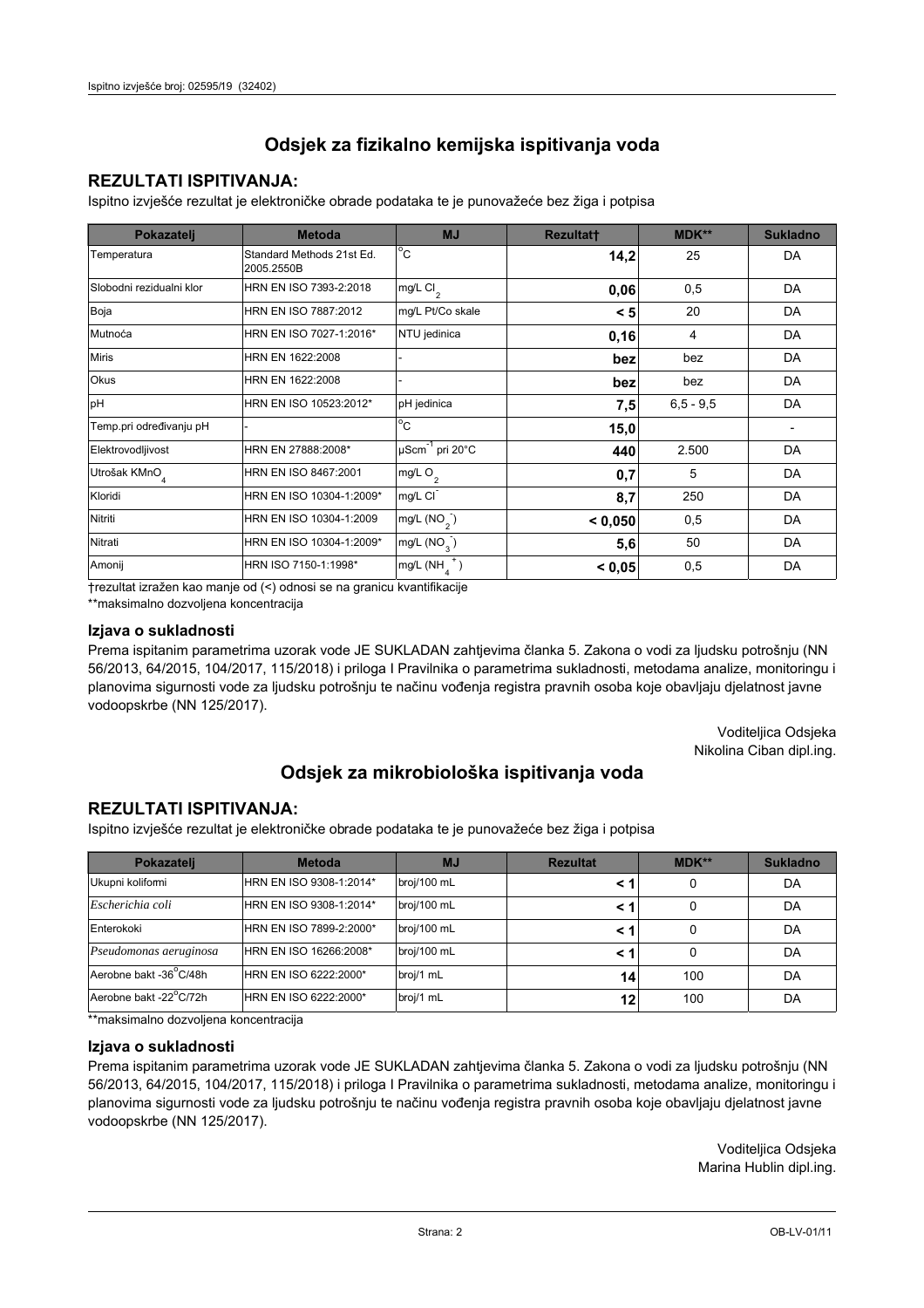



VODOOPSKRBA I ODVODNJA ZAGREBAČKE ŽUPANIJE D.O.O.-PJ IVANIĆ GRAD 10000 ZAGREB KOLEDOVČINA ULICA 1

Rakitje, 25.11.2019.

# **ISPITNO IZVJEŠĆE**

### ISPITNO IZVJEŠĆE BROJ: 02596/19 (32403)

| Naziv uzorka:<br>Vrsta uzorka:                |                                                                                                                            | VODA ZA LJUDSKU POTROŠNJU<br>Javna vodoopskrba - razvodni sustav           |                                                                                                                                               |                                        |  |  |  |
|-----------------------------------------------|----------------------------------------------------------------------------------------------------------------------------|----------------------------------------------------------------------------|-----------------------------------------------------------------------------------------------------------------------------------------------|----------------------------------------|--|--|--|
| HEO:<br>Uzorkovao:<br>Metoda<br>uzorkovanja:  | Ivanić Grad                                                                                                                | Marija Vrban dipl.san.ing.<br>HRN ISO 5667-5:2011*, HRN EN ISO 19458:2008* |                                                                                                                                               |                                        |  |  |  |
| Plan uzorkovanja: OB-LV-07/2019               |                                                                                                                            |                                                                            |                                                                                                                                               |                                        |  |  |  |
| Uzorak uzorkovan                              |                                                                                                                            |                                                                            |                                                                                                                                               |                                        |  |  |  |
| Vrijeme uzimanja uzorka:<br>Analiza započeta: |                                                                                                                            | 21.11.2019.09:45<br>21.11.2019. 11:41                                      | Vrijeme dostave:<br>Analiza završena:                                                                                                         | 21.11.2019. 11:30<br>25.11.2019. 08:56 |  |  |  |
| Naručitelj:                                   | VODOOPSKRBA I ODVODNJA ZAGREBAČKE ŽUPANIJE D.O.O.- PJ IVANIĆ GRAD<br>KOLEDOVČINA ULICA 1, 10000 ZAGREB<br>OIB: 54189804734 |                                                                            |                                                                                                                                               |                                        |  |  |  |
| Lokacija:                                     |                                                                                                                            |                                                                            | OŠ MILKE TRNINE, ŠKOLSKA 10, KRIŽ, SLAVINA U KUHINJI<br>Vodovodom upravlja: VODOOPSKRBA I ODVODNJA ZAGREBAČKE ŽUPANIJE D.O.O.- PJ IVANIĆ GRAD |                                        |  |  |  |
|                                               | OIB: 54189804734                                                                                                           | KOLEDOVČINA ULICA 1, 10000 ZAGREB                                          |                                                                                                                                               |                                        |  |  |  |
| Oblik zahtjeva:                               | Zahtjev po ugovoru                                                                                                         |                                                                            |                                                                                                                                               |                                        |  |  |  |

Sukladnost je izražena uz rezultate ispitivanja.

Rukovoditeljica Službe Marina Hublin dipl.ing.

#### Napomena:

- 1) Rezultati ispitivanja odnose se isključivo na ispitivani uzorak.
- 2) Ispitna izvješća se ne smiju umnožavati bez odobrenja Zavoda.
- 3) Akreditirane metode označene su zvjezdicom (\*).
- 4) Iziava o sukladnosti nije u području akreditacije.
- 5) Mjerna nesigurnost za akreditirane metode dostupna je na zahtjev.

Služba za zdravstvenu ekologiju ovlaštena je kao službeni laboratorij za obavlianie određenih analiza vode, hrane i okolišnih uzoraka u proizvodniji hrane prema rješenju Ministarstva poljoprivrede: KLASA:UP/I-322-01/18-01/36, URBROJ:525-10/0729-18-3

Služba za zdravstvenu ekologiju ovlaštena je kao službeni laboratorij za provođenie ispitivania vode za liudsku potrošniu za određene parametre prema rješenju Ministarstva zdravstva:

KLASA:UP/I-541-02/14-03/04, URBROJ:534-07-2-1-3/2-18-18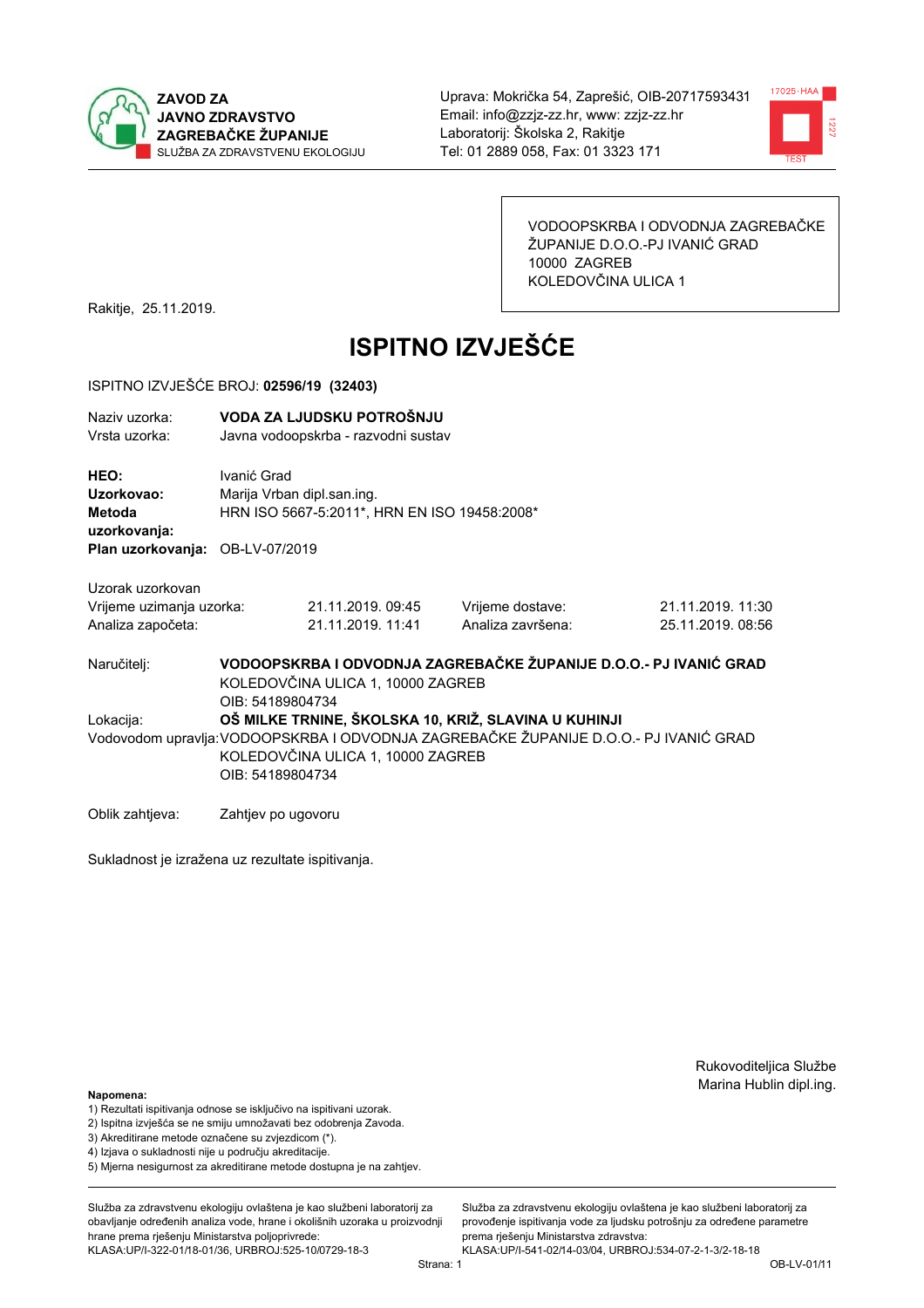# **REZULTATI ISPITIVANJA:**

Ispitno izviešće rezultat je elektroničke obrade podataka te je punovažeće bez žiga i potpisa

| Pokazatelj                | <b>Metoda</b>                           | <b>MJ</b>                   | <b>Rezultatt</b> | MDK**         | <b>Sukladno</b> |
|---------------------------|-----------------------------------------|-----------------------------|------------------|---------------|-----------------|
| Temperatura               | Standard Methods 21st Ed.<br>2005.2550B | $^{\circ}$ C                | 15,6             | 25            | DA              |
| Slobodni rezidualni klor  | HRN EN ISO 7393-2:2018                  | $mg/L$ Cl <sub>2</sub>      | 0,13             | 0,5           | DA              |
| Boja                      | HRN EN ISO 7887:2012                    | mg/L Pt/Co skale            | < 5              | 20            | DA              |
| Mutnoća                   | HRN EN ISO 7027-1:2016*                 | NTU jedinica                | 0,08             | 4             | DA              |
| <b>Miris</b>              | HRN EN 1622:2008                        |                             | bez              | bez           | DA              |
| <b>Okus</b>               | HRN EN 1622:2008                        |                             | bez              | bez           | DA              |
| pH                        | HRN EN ISO 10523:2012*                  | pH jedinica                 | 7,5              | $6, 5 - 9, 5$ | DA              |
| Temp.pri određivanju pH   |                                         | $\overline{C}$              | 15,7             |               |                 |
| Elektrovodljivost         | HRN EN 27888:2008*                      | µScm <sup>-1</sup> pri 20°C | 477              | 2.500         | DA              |
| Utrošak KMnO <sub>4</sub> | HRN EN ISO 8467:2001                    | mg/L O <sub>2</sub>         | 0,7              | 5             | DA              |
| Kloridi                   | HRN EN ISO 10304-1:2009*                | mg/L CI                     | 8,7              | 250           | DA              |
| Nitriti                   | HRN EN ISO 10304-1:2009                 | mg/L $(NO2)$                | < 0,050          | 0,5           | DA              |
| Nitrati                   | HRN EN ISO 10304-1:2009*                | mg/L (NO <sub>3</sub> )     | 5,6              | 50            | DA              |
| Amonij                    | HRN ISO 7150-1:1998*                    | mg/L (NH                    | < 0,05           | 0,5           | DA              |

trezultat izražen kao manje od (<) odnosi se na granicu kvantifikacije

\*\*maksimalno dozvoljena koncentracija

#### Izjava o sukladnosti

Prema ispitanim parametrima uzorak vode JE SUKLADAN zahtievima članka 5. Zakona o vodi za ljudsku potrošnju (NN 56/2013, 64/2015, 104/2017, 115/2018) i priloga I Pravilnika o parametrima sukladnosti, metodama analize, monitoringu i planovima sigurnosti vode za ljudsku potrošnju te načinu vođenja registra pravnih osoba koje obavljaju djelatnost javne vodoopskrbe (NN 125/2017).

> Voditeljica Odsjeka Nikolina Ciban dipl.ing.

# Odsjek za mikrobiološka ispitivanja voda

# **REZULTATI ISPITIVANJA:**

Ispitno izvješće rezultat je elektroničke obrade podataka te je punovažeće bez žiga i potpisa

| Pokazatelj             | <b>Metoda</b>           | <b>MJ</b>   | <b>Rezultat</b> | <b>MDK**</b> | <b>Sukladno</b> |
|------------------------|-------------------------|-------------|-----------------|--------------|-----------------|
| Ukupni kolifomi        | HRN EN ISO 9308-1:2014* | broj/100 mL |                 | 0            | DA              |
| Escherichia coli       | HRN EN ISO 9308-1:2014* | broj/100 mL | < 1             | 0            | DA              |
| Enterokoki             | HRN EN ISO 7899-2:2000* | broj/100 mL | < '             |              | DA              |
| Pseudomonas aeruginosa | HRN EN ISO 16266:2008*  | broj/100 mL | < 1             | 0            | DA              |
| Aerobne bakt -36 C/48h | HRN EN ISO 6222:2000*   | broj/1 mL   | 15              | 100          | DA              |
| Aerobne bakt -22°C/72h | HRN EN ISO 6222:2000*   | broj/1 mL   |                 | 100          | DA              |

\*\*maksimalno dozvoljena koncentracija

## Izjava o sukladnosti

Prema ispitanim parametrima uzorak vode JE SUKLADAN zahtjevima članka 5. Zakona o vodi za ljudsku potrošnju (NN 56/2013, 64/2015, 104/2017, 115/2018) i priloga I Pravilnika o parametrima sukladnosti, metodama analize, monitoringu i planovima sigurnosti vode za ljudsku potrošnju te načinu vođenja registra pravnih osoba koje obavljaju djelatnost javne vodoopskrbe (NN 125/2017).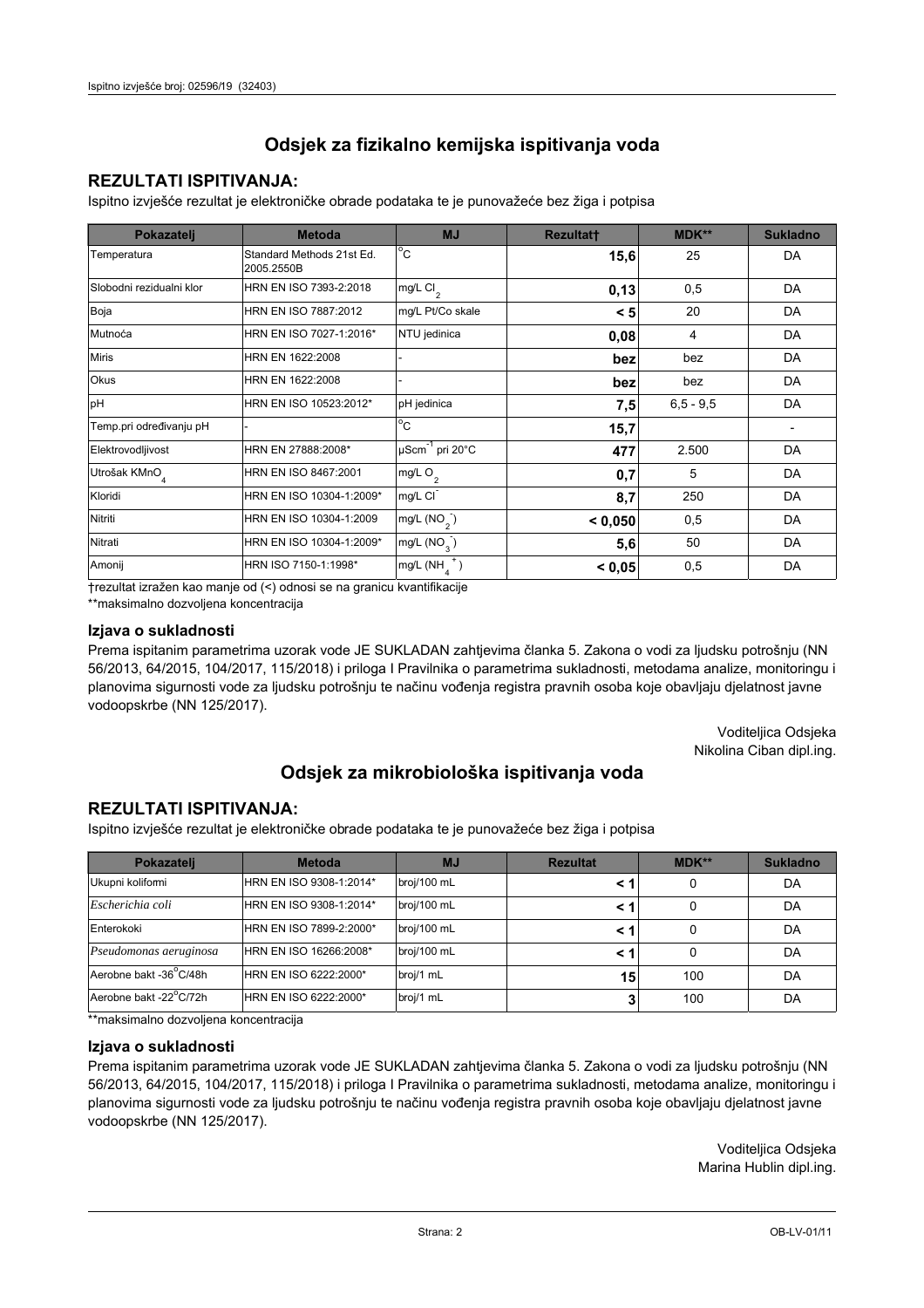



VODOOPSKRBA I ODVODNJA ZAGREBAČKE ŽUPANIJE D.O.O.-PJ IVANIĆ GRAD 10000 ZAGREB KOLEDOVČINA ULICA 1

Rakitje, 25.11.2019.

# **ISPITNO IZVJEŠĆE**

### ISPITNO IZVJEŠĆE BROJ: 02597/19 (32404)

| Naziv uzorka:<br>Vrsta uzorka:                                    |                                                                                                                            | VODA ZA LJUDSKU POTROŠNJU<br>Javna vodoopskrba - razvodni sustav           |                                                                                                                                                          |                                        |  |  |  |
|-------------------------------------------------------------------|----------------------------------------------------------------------------------------------------------------------------|----------------------------------------------------------------------------|----------------------------------------------------------------------------------------------------------------------------------------------------------|----------------------------------------|--|--|--|
| HEO:<br>Uzorkovao:<br>Metoda<br>uzorkovanja:                      | Ivanić Grad                                                                                                                | Marija Vrban dipl.san.ing.<br>HRN ISO 5667-5:2011*, HRN EN ISO 19458:2008* |                                                                                                                                                          |                                        |  |  |  |
| Plan uzorkovanja: OB-LV-07/2019                                   |                                                                                                                            |                                                                            |                                                                                                                                                          |                                        |  |  |  |
| Uzorak uzorkovan<br>Vrijeme uzimanja uzorka:<br>Analiza započeta: |                                                                                                                            | 21.11.2019. 10:00<br>21.11.2019. 11:42                                     | Vrijeme dostave:<br>Analiza završena:                                                                                                                    | 21.11.2019. 11:30<br>25.11.2019. 08:57 |  |  |  |
| Naručitelj:                                                       | VODOOPSKRBA I ODVODNJA ZAGREBAČKE ŽUPANIJE D.O.O.- PJ IVANIĆ GRAD<br>KOLEDOVČINA ULICA 1, 10000 ZAGREB<br>OIB: 54189804734 |                                                                            |                                                                                                                                                          |                                        |  |  |  |
| Lokacija:                                                         | OIB: 54189804734                                                                                                           | KOLEDOVČINA ULICA 1, 10000 ZAGREB                                          | DV NOVOSELEC, HRVATSKE MLADEŽI BB, NOVOSELEC, SLAVINA U KUHINJI<br>Vodovodom upravlja: VODOOPSKRBA I ODVODNJA ZAGREBAČKE ŽUPANIJE D.O.O.- PJ IVANIĆ GRAD |                                        |  |  |  |

Sukladnost je izražena uz rezultate ispitivanja.

Zahtjev po ugovoru

Rukovoditeljica Službe Marina Hublin dipl.ing.

#### Napomena:

Oblik zahtjeva:

- 1) Rezultati ispitivanja odnose se isključivo na ispitivani uzorak.
- 2) Ispitna izvješća se ne smiju umnožavati bez odobrenja Zavoda.
- 3) Akreditirane metode označene su zvjezdicom (\*).
- 4) Iziava o sukladnosti nije u području akreditacije.
- 5) Mjerna nesigurnost za akreditirane metode dostupna je na zahtjev.

Služba za zdravstvenu ekologiju ovlaštena je kao službeni laboratorij za obavlianie određenih analiza vode, hrane i okolišnih uzoraka u proizvodniji hrane prema rješenju Ministarstva poljoprivrede: KLASA:UP/I-322-01/18-01/36, URBROJ:525-10/0729-18-3

Služba za zdravstvenu ekologiju ovlaštena je kao službeni laboratorij za provođenie ispitivania vode za liudsku potrošniu za određene parametre prema rješenju Ministarstva zdravstva: KLASA:UP/I-541-02/14-03/04, URBROJ:534-07-2-1-3/2-18-18

Strana: 1